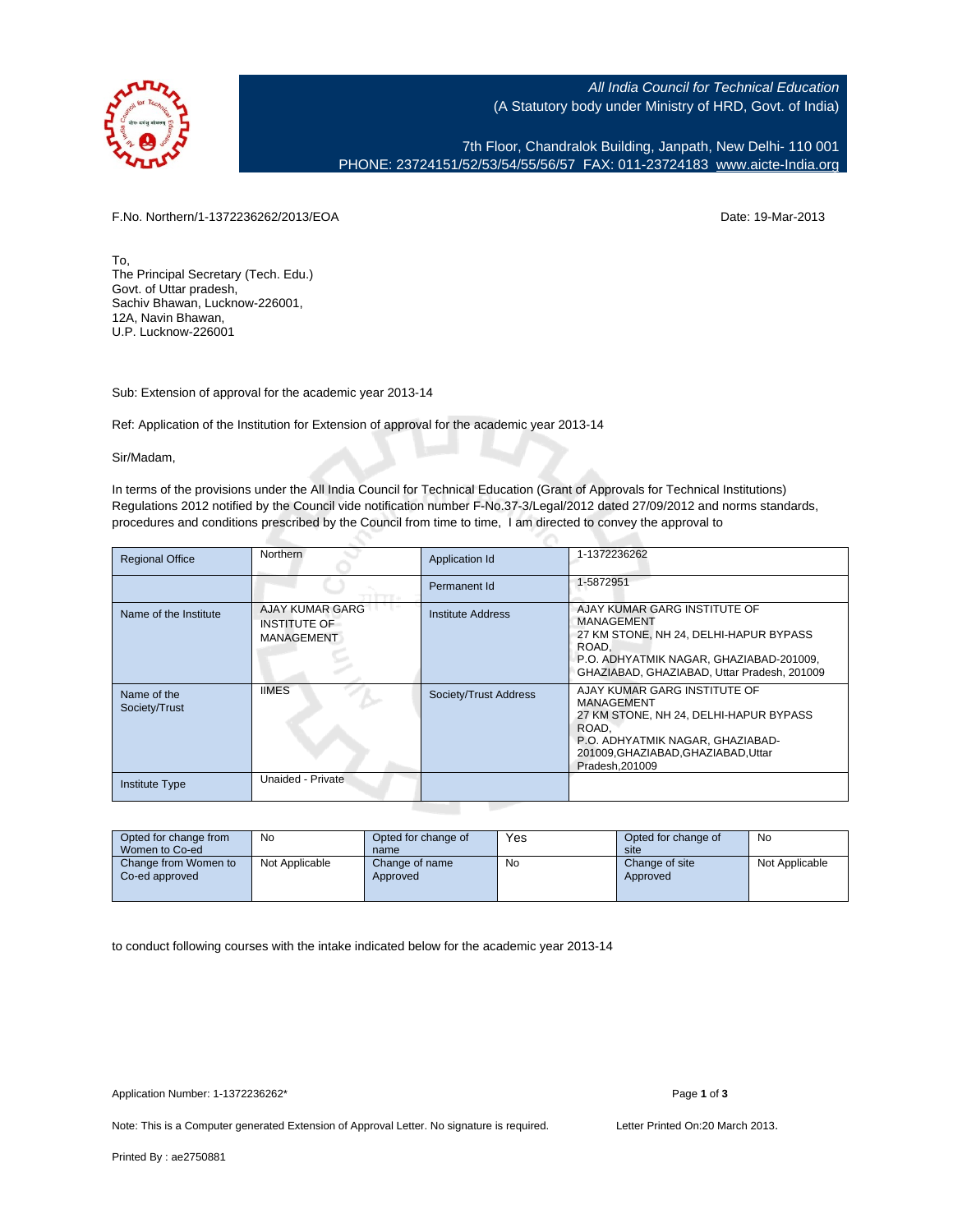## All India Council for Technical Education (A Statutory body under Ministry of HRD, Govt. of India)

7th Floor, Chandralok Building, Janpath, New Delhi- 110 001 PHONE: 23724151/52/53/54/55/56/57 FAX: 011-23724183 [www.aicte-India.org](http://www.aicte-India.org)

| Application Id: 1-1372236262<br>Program | <b>Shift</b> | Level                                            | Course                                                                   | Full/Part Time                             | <b>Affiliating Body</b>                 | $2012 - 13$<br>Intake | Approved for<br>Intake<br>13-14 | $\overline{g}$ | $rac{O}{P}$ | Foreign Collaboration |
|-----------------------------------------|--------------|--------------------------------------------------|--------------------------------------------------------------------------|--------------------------------------------|-----------------------------------------|-----------------------|---------------------------------|----------------|-------------|-----------------------|
| <b>MANAGEMENT</b>                       | 1st Shift    | <b>POST</b><br><b>GRADUATE</b>                   | <b>MASTERS IN</b><br><b>BUSINESS</b><br><b>ADMINISTRATI</b><br>ON        | <b>FULL</b><br><b>TIME</b>                 | Mahamaya Technical<br>University, Noida | $\mathbf 0$           | 120                             | <b>No</b>      | No          | No                    |
| <b>MANAGEMENT</b>                       | 1st Shift    | <b>POST</b><br><b>GRADUATE</b><br><b>DIPLOMA</b> | <b>POST</b><br><b>GRADUATE</b><br><b>DIPLOMA IN</b><br><b>MANAGEMENT</b> | <b>FULL</b><br><b>TIME</b><br><b>Tigre</b> | None,                                   | 120                   | 120                             | <b>No</b>      | No          | No                    |

• Validity of the course details may be verified at www.aicte-india.org>departments>approvals

The above mentioned approval is subject to the condition that AJAY KUMAR GARG INSTITUTE OF MANAGEMENT shall follow and adhere to the Regulations, guidelines and directions issued by AICTE from time to time and the undertaking / affidavit given by the institution along with the application submitted by the institution on portal.

In case of any differences in content in this Computer generated Extension of Approval Letter, the content/information as approved by the Executive Council / General Council as available on the record of AICTE shall be final and binding.

Strict compliance of Anti-Ragging Regulation:- Approval is subject to strict compliance of provisions made in AICTE Regulation notified vide F. No. 37-3/Legal/AICTE/2009 dated July 1, 2009 for Prevention and Prohibition of Ragging in Technical Institutions. In case Institution fails to take adequate steps to Prevent Ragging or fails to act in accordance with AICTE Regulation or fails to punish perpetrators or incidents of Ragging, it will be liable to take any action as defined under clause 9(4) of the said Regulation.

**(Dr. Kuncheria P. Isaac)**

Member Secretary, AICTE

Copy to:

- **1. The Regional Officer,** All India Council for Technical Education Govt. Polytechnic Campus Adjoining Directorate of Technical Education Vikas Nagar, Kanpur-208 002, Uttar Pradesh
- **2. The Director Of Technical Education,** Uttar Pradesh

Application Number: 1-1372236262\* Page **2** of **3**

Note: This is a Computer generated Extension of Approval Letter. No signature is required. Letter Printed On:20 March 2013.